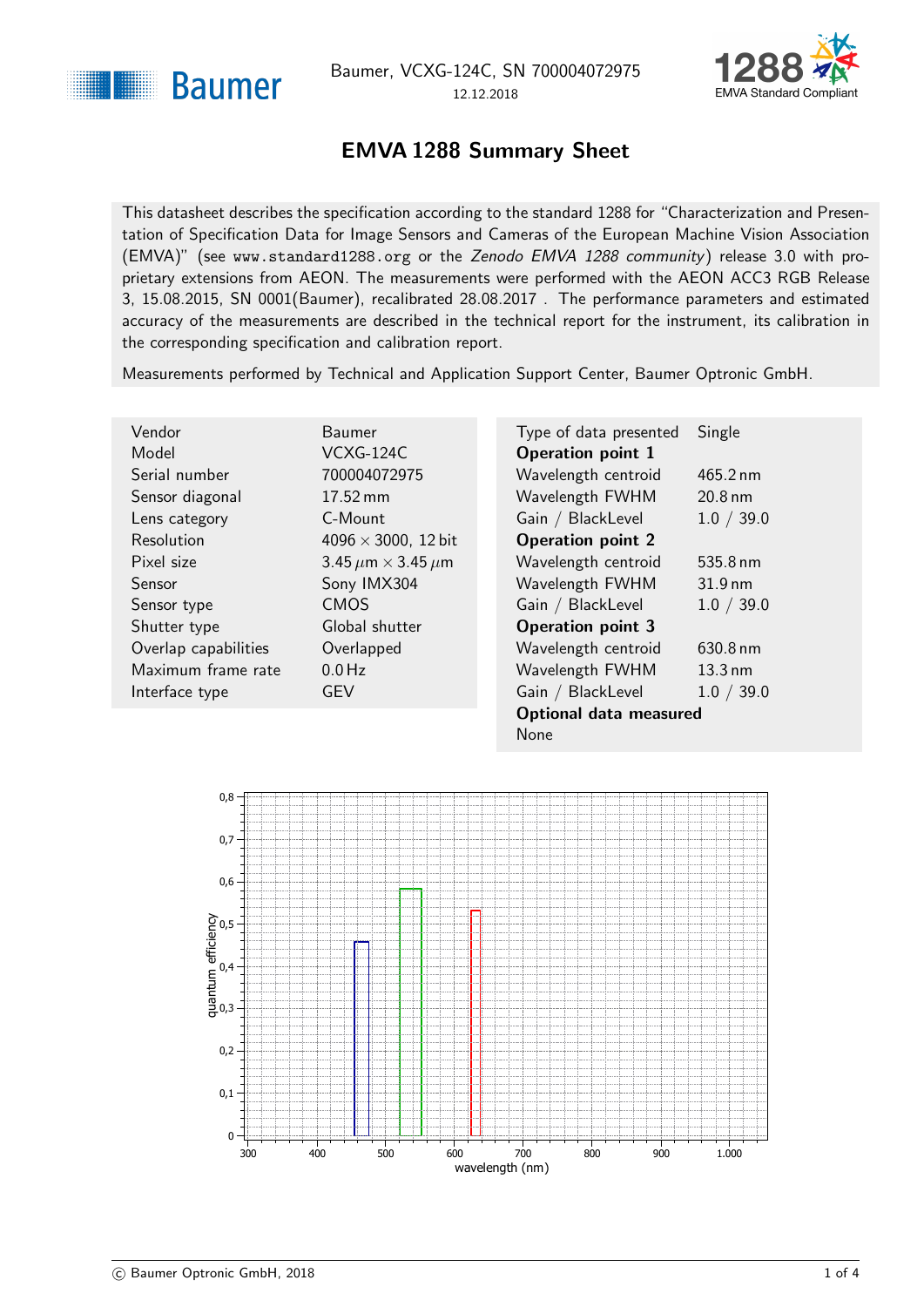



# EMVA 1288 Summary Sheet for Operating Point 1

| Type of data       | Single         | Gain / BlackLevel         | 1.0 / 39.0       |
|--------------------|----------------|---------------------------|------------------|
| Exposure control   | By irradiance  | Environmental temperature | $25.5^{\circ}$ C |
| Exposure time      | 796.00 $\mu$ s | Camera body temperature   | $35.8^{\circ}$ C |
| Frame rate         | $10.0$ Hz      | Internal temperature(s)   |                  |
| Data transfer mode | BayerRG12      | Wavelength, centr., FWHM  | 465 nm, 20.8 nm  |

|     | <b>Quantum efficiency</b> |
|-----|---------------------------|
| η   | $45.9\%$                  |
|     | Overall system gain       |
| K   | $0.422$ DN/ $e^-$         |
| 1/K | $2.367 e^- / DN$          |
|     |                           |

| Temporal dark noise & DSNU |
|----------------------------|
| $0.94$ DN                  |
| $0.37$ DN                  |
| $2.11e^-$                  |
| $0.87e^{-}$                |
|                            |

#### Signal-to-noise ratio & PRNU

| $SNR_{\text{max}}$      | 96        |
|-------------------------|-----------|
|                         | 39.6 dB   |
|                         | $6.6$ bit |
| $1/\mathsf{SNR}_{\max}$ | $1.04\%$  |
| PRNU <sub>1288</sub>    | $0.59\%$  |
|                         |           |

### **Nonlinearity**

| LE                | 0.23%    |
|-------------------|----------|
| $LE_{min}$        | $-0.14%$ |
| $LE_{\text{max}}$ | 0.32%    |

|                        | <b>Sensitivity &amp; saturation</b>       |
|------------------------|-------------------------------------------|
| $\mu_{p,\text{min}}$   | 6.05p                                     |
|                        | 0.508 p/ $\mu$ m <sup>2</sup>             |
| $\mu_{p,\mathsf{sat}}$ | 20033 p                                   |
|                        | 1683 p/ $\mu$ m <sup>2</sup>              |
| $\mu_{e,\text{min}}$   | $2.77e^{-}$                               |
|                        | 0.233 $e^-/\mu m^2$                       |
| $\mu_{e,\textsf{sat}}$ | $9185e^{-}$                               |
|                        | 772 e <sup>-</sup> / $\mu$ m <sup>2</sup> |
|                        |                                           |

| Dynamic range |            |
|---------------|------------|
|               | 3314       |
|               | 70.4 dB    |
|               | $11.7$ bit |

 $DR$ 

|                         | Dark current   |
|-------------------------|----------------|
| $\mu_{c,\mathsf{mean}}$ | $-0.3$ DN/s    |
| $\mu_{c,\mathsf{mean}}$ | $-0.7 e^- / s$ |
| $\mu_{c,\mathsf{var}}$  | $1.0 e^- / s$  |



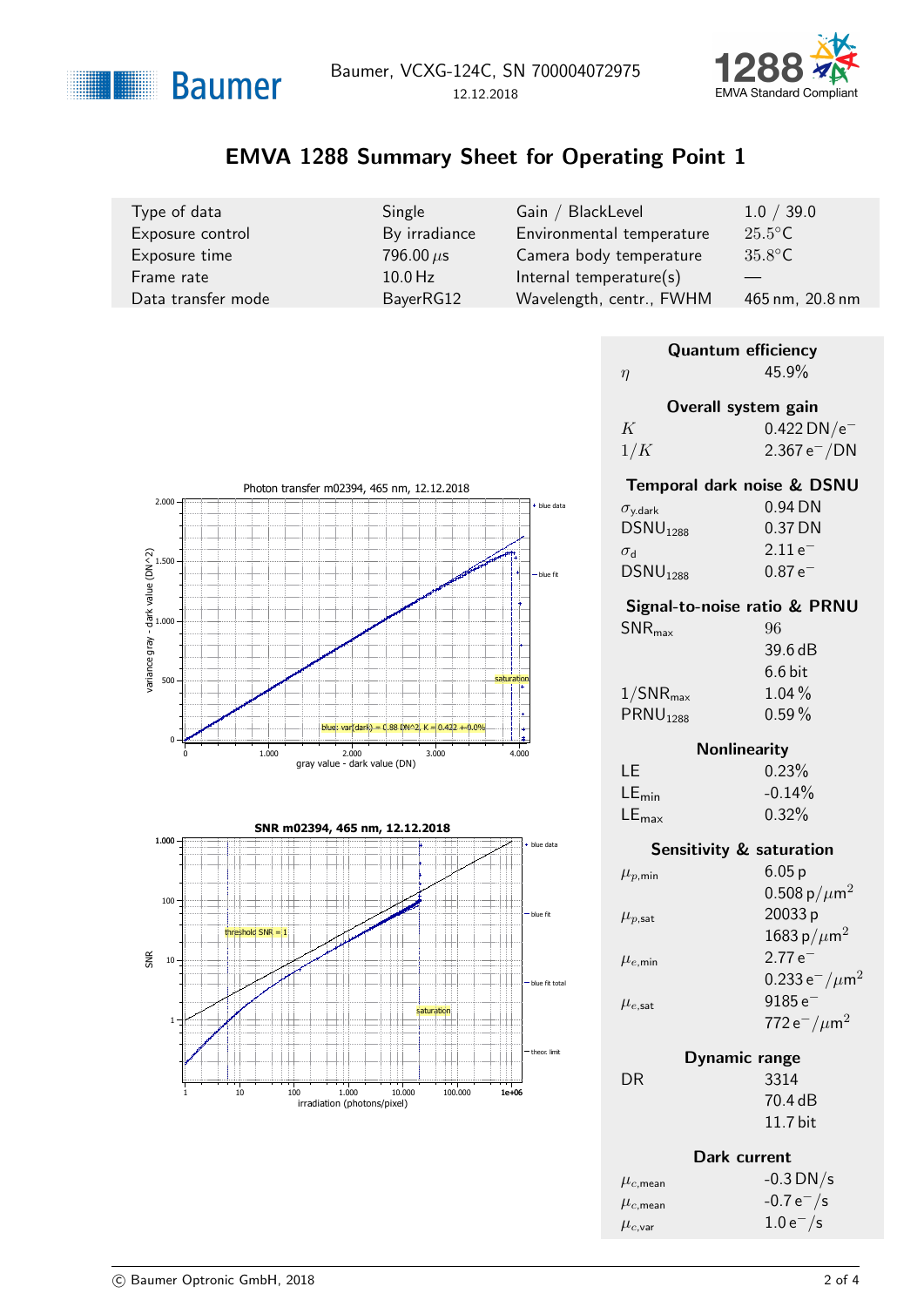



# EMVA 1288 Summary Sheet for Operating Point 2

| Type of data       | Single         | Gain / BlackLevel         | 1.0 / 39.0       |
|--------------------|----------------|---------------------------|------------------|
| Exposure control   | By irradiance  | Environmental temperature | $25.5^{\circ}$ C |
| Exposure time      | 796.00 $\mu$ s | Camera body temperature   | $35.8^{\circ}$ C |
| Frame rate         | $10.0$ Hz      | Internal temperature(s)   | 536 nm, 31.9 nm  |
| Data transfer mode | BayerRG12      | Wavelength, centr., FWHM  |                  |

|        | <b>Quantum efficiency</b> |
|--------|---------------------------|
| $\eta$ | 58.2%                     |
|        | Overall system gain       |
| K      | $0.422$ DN/ $e^-$         |
| 1/K    | $2.370 e^- / DN$          |
|        |                           |



#### Signal-to-noise ratio & PRNU

| $SNR_{\text{max}}$      | 96        |
|-------------------------|-----------|
|                         | 39.6 dB   |
|                         | $6.6$ bit |
| $1/\mathsf{SNR}_{\max}$ | $1.04\%$  |
| PRNU <sub>1288</sub>    | $0.69\%$  |
|                         |           |

### **Nonlinearity**

| T.E               | 0.25%    |
|-------------------|----------|
| $LE_{min}$        | $-0.13%$ |
| $LE_{\text{max}}$ | $0.37\%$ |

|                        | <b>Sensitivity &amp; saturation</b> |
|------------------------|-------------------------------------|
| $\mu_{p,\text{min}}$   | 4.77 p                              |
|                        | 0.401 p/ $\mu$ m <sup>2</sup>       |
| $\mu_{p,\mathsf{sat}}$ | 15794 p                             |
|                        | 1327 p/ $\mu$ m <sup>2</sup>        |
| $\mu_{e,\text{min}}$   | $2.78e^{-}$                         |
|                        | 0.233 $e^-/\mu$ m <sup>2</sup>      |
| $\mu_{e,\textsf{sat}}$ | $9191e^-$                           |
|                        | 772 $e^-/\mu$ m <sup>2</sup>        |
|                        |                                     |

| Dynamic range |
|---------------|
| 3312          |
| 70.4 dB       |
| $11.7$ bit    |
|               |

 $DR$ 

|                         | Dark current   |
|-------------------------|----------------|
| $\mu_{c,\mathsf{mean}}$ | $-0.3$ DN/s    |
| $\mu_{c,\mathsf{mean}}$ | $-0.6 e^- / s$ |
| $\mu_{c,\mathsf{var}}$  | $1.1 e^- / s$  |